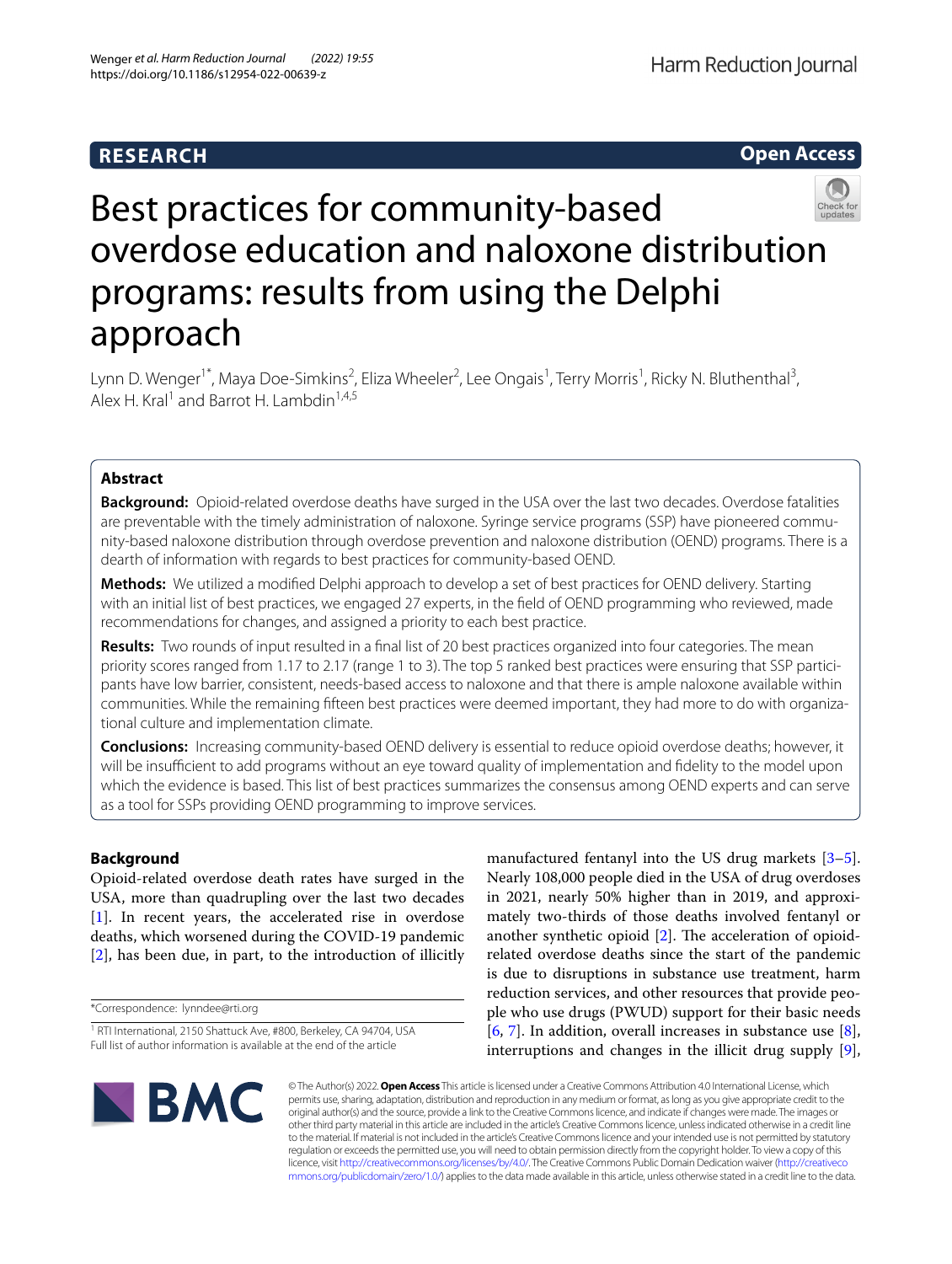and social distancing measures implemented to prevent the spread of COVID-19 [\[7,](#page-7-5) [10\]](#page-7-8) put PWUD at increased risk of opioid-related overdose. Naloxone is an evidencebased intervention that reverses opioid-induced respiratory depression which can lead to a fatal overdose [\[11](#page-7-9)]. Yet, access to naloxone remains insufficient and inequitable [\[12–](#page-7-10)[14\]](#page-7-11).

Syringe service programs (SSPs) have been the mainstay for community-based HIV/HCV prevention efforts for people who use drugs (PWUD), and they reach people who typically face inadequate access to evidencebased interventions. SSPs, which provide access to and disposal of sterile syringes and injection equipment for PWUD, remain the cornerstone of public health efforts to prevent HIV among PWUD  $[15]$  $[15]$ . These programs also pioneered the delivery of naloxone for PWUD through overdose education and naloxone distribution (OEND) programs  $[16–19]$  $[16–19]$  $[16–19]$ .

SSPs are ideal settings for OEND because their staff are culturally competent in providing services for PWUD, who already engage with and trust these organizations to care for their health. In addition, SSP participants are typically at high risk for either experiencing or witnessing an opioid overdose. Engaging SSP participants in OEND is critical; fentanyl-involved overdoses occur rapidly, and naloxone must be administered quickly to prevent mortality  $[14, 20]$  $[14, 20]$  $[14, 20]$  $[14, 20]$  $[14, 20]$ . SSPs first integrated OEND in 1996  $[21-$ [23\]](#page-8-3). Essentially, OEND programs train laypeople—people who use drugs, family members, peers—as prospective responders in overdose events by providing access to naloxone and training for its delivery [[16](#page-7-13), [18](#page-8-4)]. A strong body of research has shown that OEND can be highly efective and cost-efective at preventing opioid overdose mortality [\[24–](#page-8-5)[27\]](#page-8-6).

In response to the surge in opioid-related overdose deaths, every state as well as the District of Columbia adopted legislation to facilitate OEND service implementation [\[28](#page-8-7), [29](#page-8-8)]. By 2019, 94% of SSPs across the country had incorporated OEND services into their program, a sizeable jump from 56% in 2013 [\[18](#page-8-4), [30,](#page-8-9) [31](#page-8-10)]. Furthermore, the Centers for Disease Control and Prevention has made recommendations to expand OEND through public health departments and community-based organizations, healthcare providers, frst responders, and other harm reduction organizations [[5\]](#page-7-3).

While the increase in the number of SSPs providing OEND services has been sizeable, many SSP OEND programs are operating within larger agencies, health departments, or political environments that are new to or opposed to harm reduction approaches to health promotion among PWUD. Programs often encounter problems obtaining funding for staf, supplies, and operations, locating program sites, recruiting, onboarding and training appropriate staf, and maintaining positive relationships with the larger community and law enforcement [[31](#page-8-10)].

While best practices have been established for the delivery of SSP services in the USA and Canada [\[32](#page-8-11), [33](#page-8-12)], and the WHO has developed guidelines for OEND delivery  $[34]$ , nuanced recommendations for the best practices of community-based OEND delivery within SSPs specifc to the US context do not yet exist. Best practices are a series of recommendations for service delivery based on practice-based evidence from well-established programs combined with the best available scientifc evidence [[33](#page-8-12), [35\]](#page-8-14). The objective of identifying best practices is to avoid wasting resources or reinventing the wheel by learning from others under comparable circumstances [\[35\]](#page-8-14). Best practice recommendations identify targets for program and systems-level improvements and provide benchmarks to evaluate programs.

While the proliferation of OEND services is vital, understanding how SSPs can deliver high-quality OEND services is paramount to addressing the nation's opioid overdose crisis. While research has documented some evidence-based approaches [[36–](#page-8-15)[39](#page-8-16)], the current evidence base is not yet comprehensive. Defning and implementing best practices for OEND services within SSPs is critical to ensure a productive climate for implementation, fdelity to the model to which the evidence is based, and ultimately achieve implementation efectiveness defned as consistent, efective use of naloxone during overdose events. To fll this gap, we conducted a Delphi study with a panel of experts in OEND programming to leverage over 20 years of OEND implementation experience and defne best practices for OEND delivery at SSPs grounded in practice-based evidence.

#### **Methods**

We utilized a modifed Delphi approach to develop a set of best practices for OEND delivered at SSPs [[40–](#page-8-17) [43\]](#page-8-18). Our objective was to identify the current state of knowledge and practices with regards to SSP-based OEND delivery that could strengthen community-based responses to reduce opioid-involved overdose deaths. At its core, the Delphi approach is an iterative communication process designed to critically examine a particular topic with a diverse group of experts [[41](#page-8-19), [43\]](#page-8-18). It is often used with topics where empirical evidence is limited [[44](#page-8-20)] and is particularly useful when the subject being studied is complex and requires intuitive interpretation of evidence [[43](#page-8-18)]. A recent review of the Delphi technique within the health sciences identifed that most studies included 2–3 rounds [[42\]](#page-8-21).

We began the Delphi process with an initial list of possible best practices developed by two experts in the feld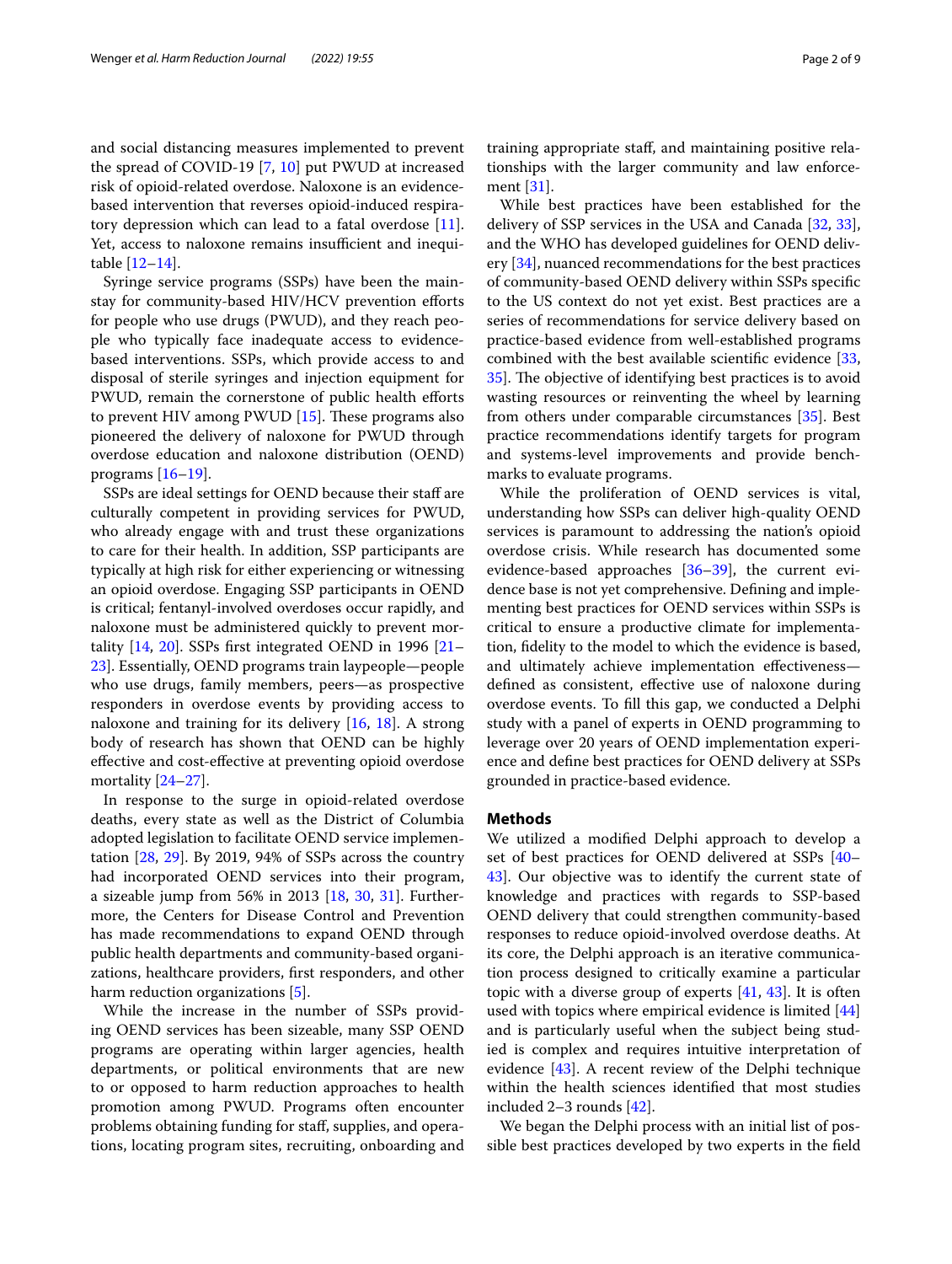of OEND (authors MDS and EW)—each with more than two decades of experience working in and providing support for SSPs implementing community-based OEND. In addition, they had previously developed the only implementation guide for OEND for community-based organization and continue to operate a national network of OEND leadership and experts to support US-based OEND delivery. Our study team organized an initial list of 19 best practices with defnitions categorized in three domains. Next, we identifed and enrolled participants who were experts in the feld of OEND delivery and carried out two rounds of inquiry for the Delphi study.

#### **Participant selection**

We identifed an initial list of 27 potential expert study participants from diverse locations across the USA, representing people working in rural, urban, and suburban areas. The sample included people in paid and volunteer leadership and direct service positions in SSPs, OEND researchers, people who work in state or local health departments, and people who use drugs who deliver and access SSP/OEND services. All individuals had prior and current experience delivering OEND programming in community-based settings, and people with lived substance use experience were represented in each of the expert categories. Importantly, experts currently accessing SSP-based OEND services were included; after we interviewed people working in SSPs, we asked them to refer people with lived experience who were interested in and felt comfortable with participating in an in-depth interview over Zoom. Twenty-seven experts participated in Round 1 of the DELPHI process; 12 people in leadership positions in SSPs, 2 researchers, 6 people who work in health departments, and 7 people who were current SSP participants. Each expert was paid \$50 to compensate them for their time spent participating in the study. All participants engaged in a verbal informed consent process prior to their interview. All study procedures were approved by the institutional review board of RTI International.

Recruitment of potential participants began in April 2019, and data collection was completed in August 2019. Potential participants frst received a recruitment phone call briefy describing the study and then a follow-up email with details about the study, a copy of the draft best practice document, and a request to participate in the Delphi process.

#### **Delphi rounds and procedures** *Round 1*

For the frst round, 27 experts took part in a one-time hour-long in-depth interview, conducted over Zoom one-on-one with one of two interviewers trained in

qualitative interviewing techniques (authors LO and TM). During the in-depth interview, each of the best practices was reviewed with participants. Once reviewed, participants were asked the following questions: What are your thoughts on these best practices? What other best practices would you add? Which best practices do you not agree with? What changes would you make to these best practices? What changes would you make to the grouping of best practices? If a person indicated a change, follow-up questions were asked with regards to whether the expert disagreed with the concept of the best practice, the language being used, and how to address those concerns. Interviews were recorded, and during the call, interviewers took notes about participants' responses and any recommendations made by the experts, such as changes in wording, additional concepts, redundancies, or deletions. At the end of the call, the interviewers briefy described the procedures for Round 2 and let participants know they would be receiving a follow-up email with instructions in 4–6 weeks.

Following the interviews, the research team met to review the feedback and incorporate it into the next draft of the best practices document. For this process, a facilitator (author LDW) guided the discussion among the study team members. Initially, interviewers (authors LO and TM) reported information they gathered for a particular best practice. After reviewing and coding the feedback from the experts for each best practice, the study team utilized an inductive analysis approach to aid in the understanding of the data through the development of summary themes and categories from the raw data [[45\]](#page-8-22). To this end, the study team reviewed and discussed the responses and collectively made decisions to modify the existing language of a best practice, divide them into more than one best practice, or move them into a diferent category. A consensus decision-making process was used; if an individual of the study team had any concerns with a decision, the team continued to discuss and tailor until all concerns were addressed. We did not encounter any situations where experts provided completely opposing or irreconcilable views with regards to a best practice.

#### *Round 2*

After the research team revised the best practices based on round 1 interviews, emails were sent instructing participants to review the revised document and reply to the email with the following instructions: (1) provide wording or language suggestions for each of the specifed best practices; (2) inform the research team if they found that a previous suggestion had not yet been sufficiently incorporated into the best practice; and (3) assign a priority score of 1, 2, or 3 to each of the best practices. Priority scores were defned as follows: A score of 1 means that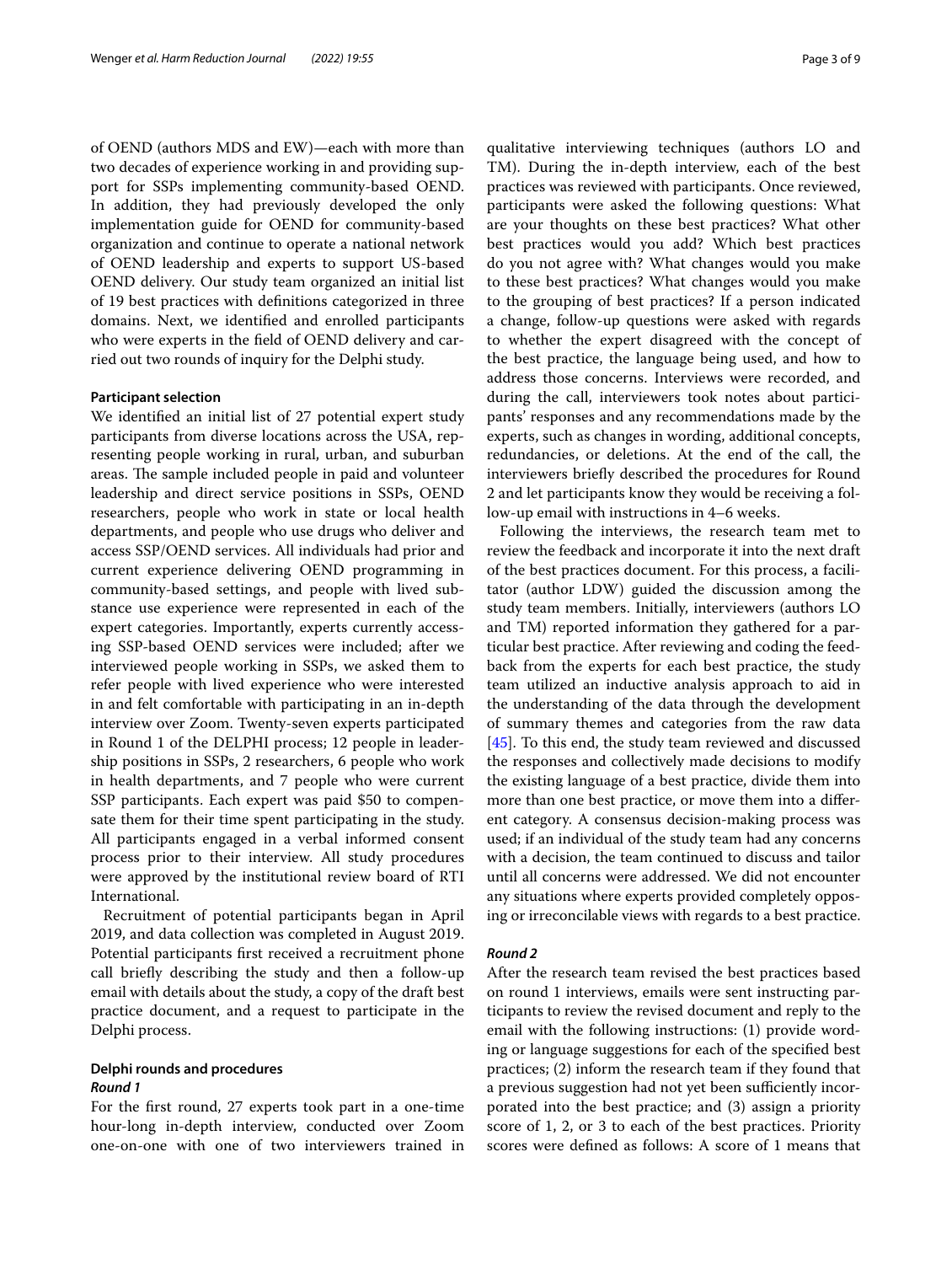achieving this best practice is critical, should be focused on now, and will have the highest impact at reducing opioid overdose deaths in the community; a score of 2 means achieving this best practice is important, should be focused on soon, and will have a medium amount of impact at reducing opioid overdose deaths in the community; and a score of 3 means achieving this best practice is less important, should be focused on later, and will have less impact at reducing opioid overdose deaths in the community. We calculated the mean priority score for each best practice; then, we rank-ordered the best practices from lowest (highest priority score) to highest (lowest priority score).We initially planned to have a third round of the Delphi process. However, the panel of experts recommended making very few changes to the best practices during round 2, obviating the need for a third round.

People who were current SSP participants were encouraged to participate in more than one round of the study prior to enrollment; however, they were sent their incentive payment immediately after completing Round 1, while the rest of the participants were sent their incentive payment after completing Round 2. Although we knew that this could reduce participation in multiple rounds, this decision was made prior to recruitment, when we anticipated conducting three Delphi rounds, as the research team knew it was important to provide fnancial incentive to SSP participants as soon as possible, thought it would be difficult getting in touch with them multiple times and did not want to burden participants with multiple rounds of data collection.

### **Results**

#### **Round 1**

All experts agreed that all the best practices were important components of efective OEND programming and did not suggest eliminating any of the best practices that were presented. Participants felt that an establishment of best practices such as these were not necessarily mandatory but could be used as guiding principles for program implementation. The best practices are organized into the following four categories: staff training and support, naloxone saturation and supply, culturally appropriate services, and grounded in harm reduction. The final best practices and their defnitions are found in Table [1.](#page-4-0)

The expert panelists recommended modifying 16 of the original 19 best practices during Round 1 of the Delphi study. These changes included disentangling certain best practices that included multiple concepts, combining best practices that appeared repetitive, moving best practices from one category to another, renaming categories to better communicate the overarching concept, adding a new best practice, and editing the defnitions of best practices to improve clarity. For example, the best practice "Follow-up support for Burnout and Trauma" was split into two best practices: (1) "Follow-up support for Burnout" and (2) "Follow-up support for Vicarious Trauma." Experts encouraged splitting this best practice into two because burnout and vicarious trauma, while related, were diferent experiences that need to be recognized as such and required diferent types of support. In addition, the panelists recommended the inclusion of detailed defnitions of these two processes to clarify their meaning. These definitions can be found at the bottom of Table [2](#page-5-0).

Although none of the experts suggested removing any of the best practices, we were encouraged to add the best practice "Only essential data are collected." The rationale for including this best practice centers on respecting a participant's privacy and time and ensuring data collected directly contribute to program improvement. This best practice would encourage programs, funders, and policymakers to be thoughtful and deliberate about the data they collect or require for reporting.

#### **Round 2**

We received 17 responses to the second round with very few recommended changes to the document. Two of the experts commented on the best practice that was originally labeled "OEND Saturation of Syringe Access Program Participants," which was originally defned as "SSP is reaching 90% or more of participants with overdose prevention education and naloxone distribution." The experts inquired about how we arrived at 90% and whether this specificity could be based in research findings. Following this, we reviewed the literature to see whether there were defned levels of naloxone saturation that were found to reduce levels of opioid overdose mortality. From this review, we found a study showing that opioid overdose deaths in Scotland decreased by half once the program distributed 20 times as many take home naloxone kits as opioid-related deaths in the prior year [\[37](#page-8-23)]. We clarifed the intention of this best practice by renaming it "Naloxone Saturation" and defning it based on these research fndings.

The mean priority scores assigned to each best practice ranged from 1.17 to 2.17 with very little variation between the highest ranked and lowest ranked best practices. Table [2](#page-5-0) lists the best practices as they were ranked by the experts during Round 2.

#### **Discussion**

The surge in opioid-related overdose rates in the USA over the last two decades  $[1, 2, 6-8]$  $[1, 2, 6-8]$  $[1, 2, 6-8]$  $[1, 2, 6-8]$  $[1, 2, 6-8]$  $[1, 2, 6-8]$  combined with insufficient and inequitable access to naloxone across the country  $[12, 14]$  $[12, 14]$  $[12, 14]$  $[12, 14]$  has brought to light the urgent need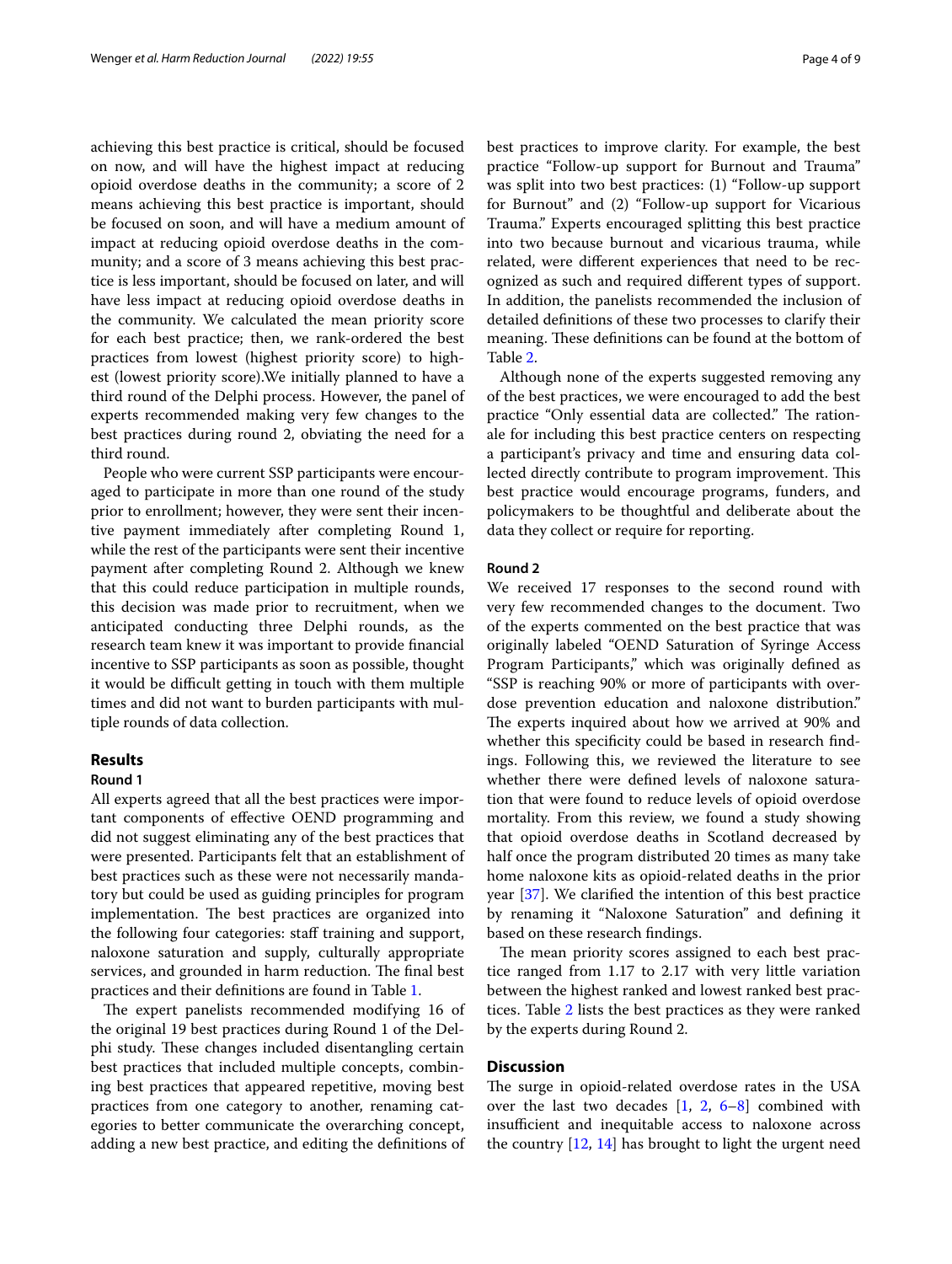#### <span id="page-4-0"></span>**Table 1** Final compilation of SSP-based OEND best practices with accompanying defnitions

#### **Staff training and support**

#### *1. Proactive engagement*

SSP staff /volunteers proactively ask participants if they would like naloxone and overdose prevention education

*2. Needs-based training*

OEND trainings can be completed in as little as 5 min and follows the participant's needs

*3. Follow-up support for vicarious trauma*¥

SSPs provide support for overdose prevention educators to address experiences of vicarious trauma

*4. Follow-up support for burnout*‖

SSPs provide support for overdose prevention educators to address burnout

*5. Onsite overdose protocol established*

SSP has an onsite overdose protocol, and staf/volunteers are trained to respond to an overdose during service provision

- *6. Training of trainers*
	- Overdose prevention educators are trained in:
	- Engagement, counseling, and listening skills
	- Delivering health education for safer drug use, overdose prevention/response, and naloxone administration
	- Working with participants to develop personal overdose prevention plans
	- Supporting participants with experiences of witnessing overdoses and administering naloxone
	- Providing referrals to health, substance use, and social services

#### **Naloxone saturation and supply**

#### *7. Needs-based naloxone distribution*

Naloxone distribution is based on participant's needs and the needs of their community. **\***

*8. Naloxone is accessible*

Overdose prevention trainings and naloxone distribution is provided at all syringe access service sites and during community-based outreach

9. Sufficient naloxone supply

Naloxone inventory is accessible to SSP staf/volunteers, and the program has enough naloxone to not run out or need to ration to participants for the next 3 months

*10. Naloxone saturation*

Annually, SSPs distribute 20 times or more the number of naloxone doses as the number of opioid overdose death in the previous year (or for the most recent year overdosed death data are available)

*11. Option to choose naloxone administration modality*

Participants can choose intranasal or intramuscular naloxone, based on their preferences

#### **Culturally appropriate service**

*12. Involvement of people who use drugs*†

People who use drugs deliver overdose prevention education, distribute naloxone, contribute to naloxone programming, and provide oversight of program activities

*13. Lay Person Naloxone Team*

SSPs utilize non-medical staf/volunteers to provide overdose prevention education and naloxone distribution

*14. Overdose response information and education materials ofered*

Educational materials regarding overdose risk and response, such as pamphlets, posters, palm cards, and/or Web-based resources, are available to SSP participants

*15. Outreach and marketing conducted*

SSP publicizes naloxone programming by distributing information through flyers, pamphlets, posters, and social media; building community partnerships; and conducting outreach in the community

#### **Grounded in harm reduction**

*16. OEND program is grounded in harm reduction principles*‡

SSP staff/volunteers are trained and supported to offer services grounded in harm reduction principles

*17. Low threshold services*

SSP offers walk-in services without the need to make appointments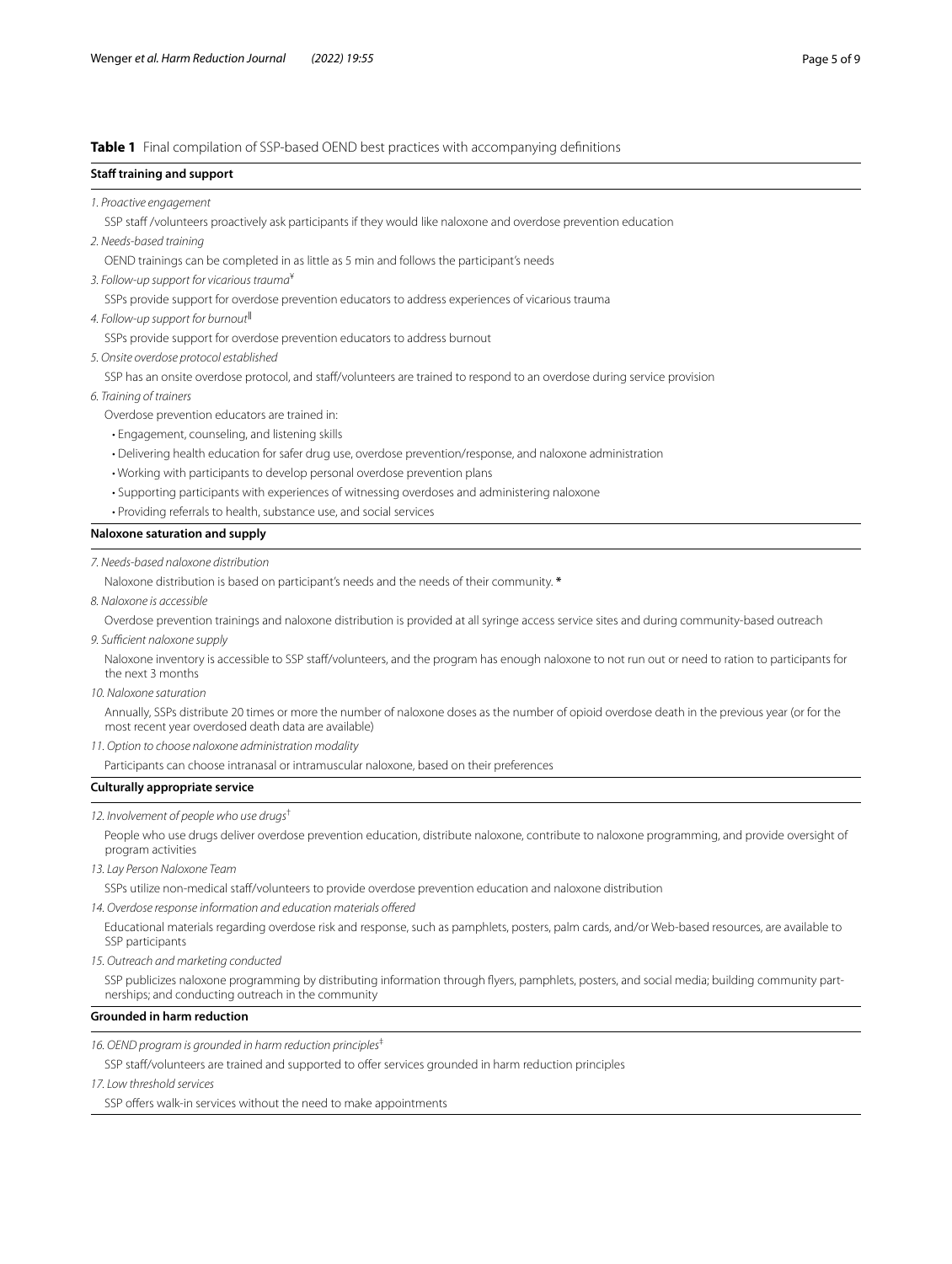#### **Table 1** (continued)

#### **Grounded in harm reduction**

*18. Naloxone at no cost*

Naloxone is distributed by the SSP and is free

*19. Anonymous Service Delivery*

Participants are not required to provide personal information or identifcation to receive naloxone

*20. Only essential data are collected*

SSP only collects essential information from participants for program improvement, reporting, or advocacy

¥ *Vicarious trauma*—the negative changes that happen to people over time as they witness and engage with other people's sufering and need that can leave them feeling numb, disconnected, isolated, overwhelmed, and depressed. Over time, this process can lead to changes in your psychological, physical, and spiritual wellbeing

‖ *Burnout*—the feeling of physical and emotional exhaustion due to stress from working with people under difcult or demanding conditions

**\*** Includes secondary naloxone distribution (peer-to-peer distribution)

† These are active program participants

‡ According to Harm Reduction International, harm reduction is a set of evidence-based practices that minimize the negative impacts of drug use and drug policies. Harm reduction is fundamentally grounded in principles that protect human rights and improve public health and incorporates a wide array of approaches designed to meet people where they are and ofer opportunities for people to improve their health and well-being. Harm Reduction Coalition has designated a set of eight principles central to harm reduction practice which can be found here: <https://harmreduction.org/about-us/principles-of-harm-reduction/>

<span id="page-5-0"></span>**Table 2** Best practices in order priority ranking

| <b>Best practice</b>                                          | Rank           |
|---------------------------------------------------------------|----------------|
| Naloxone is accessible                                        | 1              |
| Needs-based naloxone distribution                             | $\mathfrak{D}$ |
| Sufficient naloxone supply                                    | $\mathfrak{D}$ |
| Low threshold services                                        | $\mathfrak{D}$ |
| Naloxone at no cost                                           | $\mathfrak{D}$ |
| OEND program is grounded in harm reduction principles         | 6              |
| Naloxone saturation                                           | 7              |
| Involvement of people who use drugs                           | 8              |
| Proactive engagement                                          | 9              |
| Needs-based training                                          | 9              |
| Lay Person Naloxone Team                                      | 9              |
| Anonymous Service Delivery                                    | 12             |
| Only essential data are collected                             | 12             |
| Training of trainers                                          | 14             |
| Onsite overdose protocol established                          | 15             |
| Overdose response information and education materials offered | 15             |
| Outreach and marketing conducted                              | 17             |
| Option to choose naloxone administration modality             | 17             |
| Support for vicarious trauma                                  | 17             |
| Support for burnout                                           | 20             |

for the development and implementation of best practices for OEND programming within SSPs. To this end, we utilized input from a panel of experts in the area of OEND programming to identify and rank best practices for OEND delivery from SSPs.

The final best practices (see Table  $1$ ) were designed as fundamental principles for OEND implementation, to provide SSP participants, staf, health departments, policymakers, funders, and surrounding communities the guidance they need to reduce opioid overdose mortality. These best practices can be used as a resource for SSPs to understand and improve their implementation quality. While they are specifc to SSP-based OEND, other programmatic settings could also implement them. When employed, these practices are intended to infuence all facets of OEND programs, including individual encounters with program participants, the underlying values of the organization, and system-level changes with the goal of increasing implementation quality and quantity of naloxone distribution, system-level changes to increase resources and reduce barriers, to prevent opioid overdose fatalities.

The five best practices that were ranked highest by the panel of experts were as follows: (1) naloxone is accessible,  $(2)$  needs-based naloxone distribution,  $(3)$  sufficient naloxone supply, (4) low threshold services, and (5) naloxone at no cost. Implementation of these best practices was ranked highest by the panel of experts as they are related to making sure that people have easy and consistent access to naloxone and that there is ample naloxone available within communities to address opioid-involved overdoses. Ranked lower, the remaining ffteen best practices were considered important, but not critical, for SSPbased OEND programming. Notably, these best practices had more to do with the organizational culture and less to do with the urgent imperative of getting naloxone into the hands of people who are most likely to witness and potentially respond to an overdose.

The best practices focused on support and training for burnout and vicarious trauma were deemed important but ranked last by the panel of experts. It could be that ranking refects the ways in which these issues have historically been addressed by SSPs and where things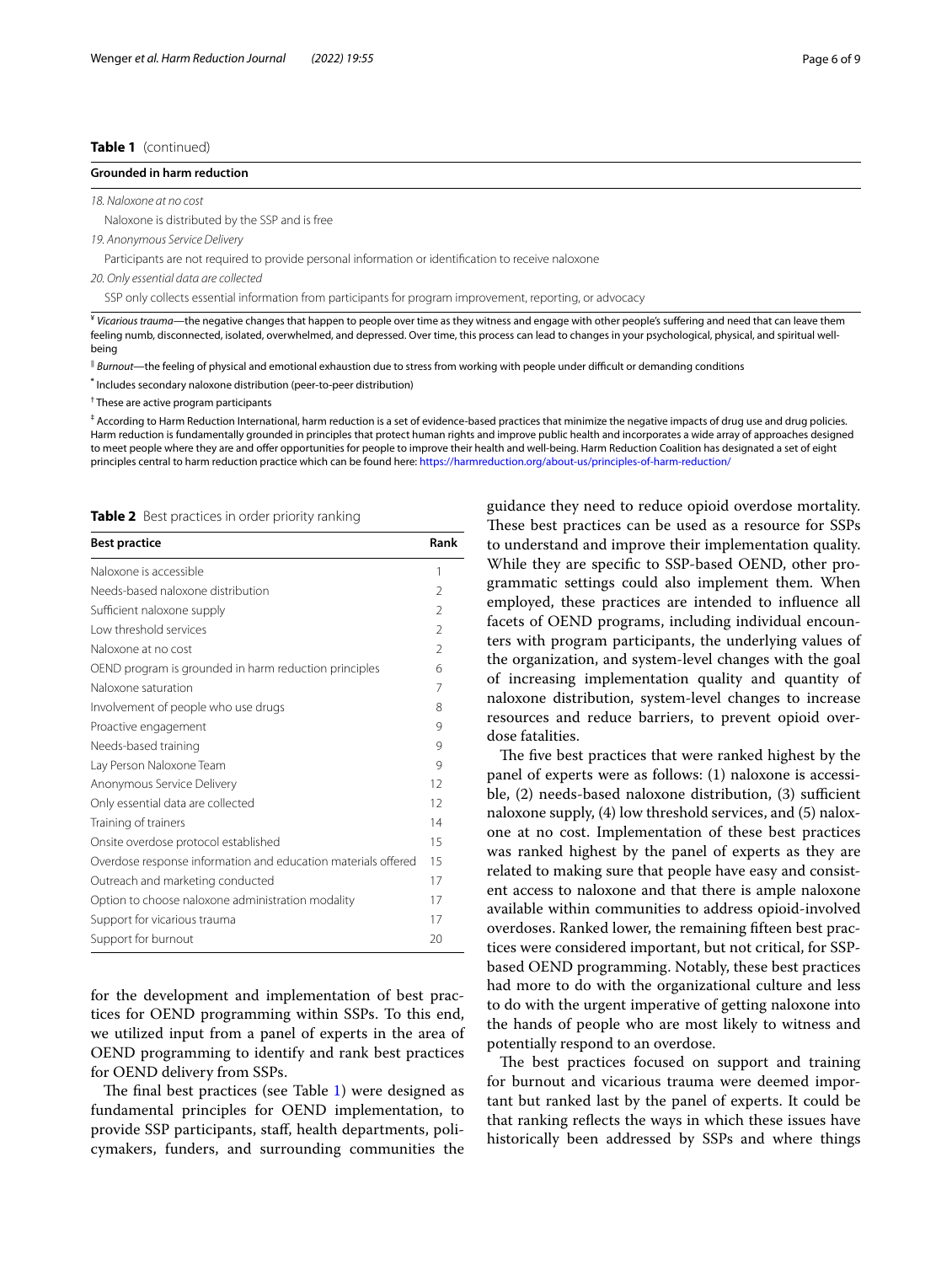stand in the response to the overdose crisis. Programs have been forced to prioritize acquiring and distributing life-saving supplies leaving little time and resources to focus on other elements that can be vital for the long-term stability of SSPs and their staff [[39\]](#page-8-16). Yet burnout and vicarious trauma are very real hazards faced by SSP staf, volunteers, and participants. Reports of stress, trauma, and grief are commonplace for those responding daily to overdoses and living and working in a culture of punitive welfare systems, poverty, and the war on drugs [[46](#page-8-24)[–48](#page-8-25)]. There has been increasing attention toward the need to address and mitigate the role of these hazards through individual-, community-, and policy-level interventions [[48–](#page-8-25)[52](#page-8-26)]. Although ranked lower by the panel of experts, it is imperative to include support for burnout and vicarious trauma as best practices for SSP-based OEND programs to highlight how these issues are having an impact on program staf, participants, and communities.

We began our modifed Delphi study by starting with a list of best practices developed by people with years of experience in the feld of overdose prevention. Next, we engaged a panel of experts, including people with lived experience of drug use, to review and make recommendations for changes which resulted in an informed list of best practices for OEND programming within SSPs. The panel of experts did not recommend removing any of the best practices. Utilizing their expertise in the feld they helped us refne and defne a list of best practices that focus on ensuring that all SSP participants are provided access to a sufficient and consistent supply of naloxone which over time could improve efforts to prevent opioid overdose deaths. Through the process of rating the best practices and the development of a composite score, we learned that all the best practices were deemed either critical or important by the panel of experts to have an impact on reducing opioid overdose deaths in the community. The composite scoring did show that some of the best practices were rated slightly higher in priority than others, but none fell into the "less important should be focused on later and will have less impact at reduction opioid overdose death" category.

While we believe it is essential to defne and implement best practices for OEND delivery among SSPs, we recognize that these programs do not exist in a vacuum. SSPs exist within a context of the racialized drug policies that lead to the criminalization of drug use and drug users and are often underfunded and underresourced harm reduction programs [[47\]](#page-8-27). Geographic diferences in the socioeconomic make-up of communities, regional variations in the drug supply [[53\]](#page-8-28), and overdose rates [\[54](#page-8-29), [55\]](#page-8-30) make some best practices more relevant than others depending on the location of SSPs in the USA. Thus, implementation of best practices will look diferent across programs and locales due to geographic and demographic differences. This set of best practices were devised with these constraints in mind; thus, even though the goal of the best practices is to provide guidance to programs, funders, and policymakers to implement high-quality SSP-based OEND programming, we acknowledge that in areas where funding is scarce or policies limit service delivery, these best practices could be impossible to achieve. We also recognize that although the overall goal of this study was to develop SSP-specifc best practices for OEND programming, community-based settings that are distributing naloxone and are not SSPs should strive to adhere to these best practices because SSPs are the setting where OEND was developed and evaluated. Deviation from the SSP model may not achieve similar protectiveness against fatal opioid overdose.

Although the fnal list of best practices is a useful tool for helping SSPs improve naloxone implementation, this study has the following limitations. The sample of experts that participated in this study was relatively small, and their opinions may not represent the opinions of all experts in the area of OEND programming. Nonetheless, it was drawn from diverse locations across the USA and represent people working in rural, urban, and suburban areas. Second, SSP participants were invited to participate in both rounds of the survey. However, they were told they only had to complete one round of the study to receive their incentive payment, while the other participants were paid after they completed both rounds. Although the study team knew this could impact participation in subsequent rounds of the study, it was more important to pay these participants as soon as possible. In the end, only one of the seven SSP participants who participated in Round 1 completed Round 2. While the study team made this decision to minimize burden on SSP participants, future studies should design ways to engage SSP participants throughout multiple rounds to the extent possible. Examples of how one could ensure better inclusion in the future would be to pay individuals for participation in each round of the study, making it increasingly worthwhile to complete the study or oversample SSP participants in early rounds to account for a larger dropout rate. Third, our study focused only on SSP-based OEND services. We believe that extending these best practices to other programmatic settings will reduce overdose deaths; however, it will require thoughtful consideration. For example, most of the best practices could easily apply to other community-based settings, but some such as "Anonymous Service Delivery" or "Lay Person Naloxone Team" might not apply to OEND services delivered from jails or emergency departments. Fourth, the priority scale that was provided to the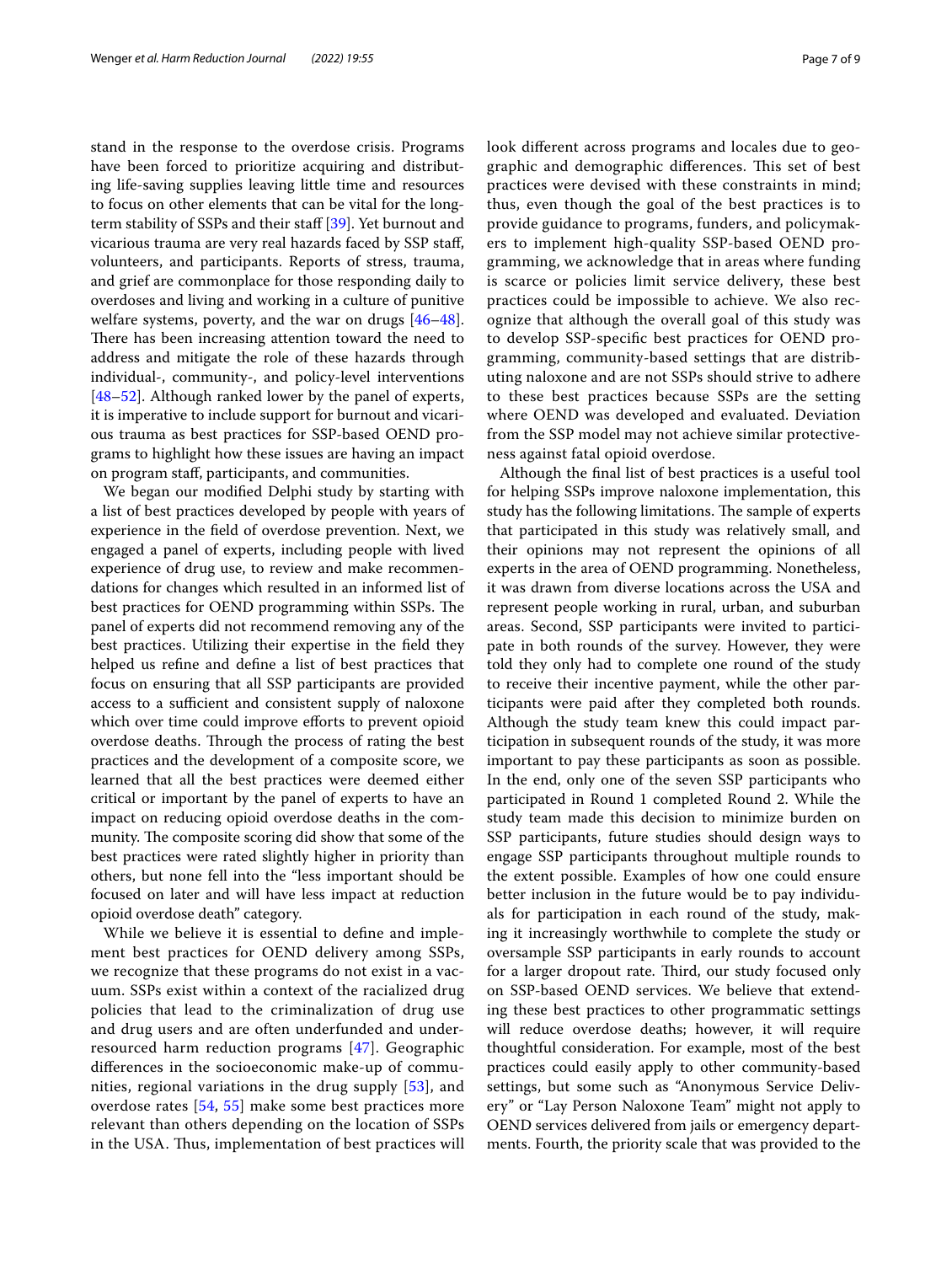experts had a very small range  $[1-3]$  $[1-3]$  and little variation was observed in the scoring. We may have seen more variation in the results if we had presented the experts with a larger scale. Finally, issues related to the impact of the toxic drug supply and OEND programming did not emerge in this study. Future initiatives to defne best practices for SSP-based OEND must consider the changing toxicity of the drug supply.

#### **Conclusions**

Scaling up SSPs is essential to reduce opioid overdose deaths and sustain community-based OEND programming. However, it is not sufficient to simply add additional programs without an eye toward their quality of implementation and fdelity to the intervention upon which the evidence is based. The best practices devised by this group of experts can serve as a tool for SSP-based OEND programs to improve upon their services. This necessitates programs have sufficient funding for supplies, staffing, and infrastructure, provide staff training and support, offer culturally appropriate services and to make sure all services being provided are grounded in harm reduction. To do this, it is essential that people with lived experience, who are already engaging in peer-based harm reduction, are included at all stages of program implementation. It is also imperative that public funding for SSP-based OEND programming, policy change, and technical support for implementation is available and accessible to all programs.

#### **Acknowledgements**

We would like to thank the panel of experts who took time away from their busy days to participate in two rounds of the Delphi study.

#### **Author contributions**

BHL, AHK, and RNB conceived of, designed the study, and secured funding. LDW analyzed the data and wrote the frst draft of the manuscript. MDS and EW developed the original set of best practices on which this research was based. LO and TM conducted all data collection for this study. BHL and AHK provided critical feedback and contributed to the editing and writing of subsequent drafts of the manuscript. All authors read and approved the fnal manuscript.

#### **Funding**

This manuscript is based upon work supported by the National Institute on Drug Abuse (NIDA) Grant #R01DA046867—Principal Investigator B. Lambdin. NIDA had no further role in the study design, data collection, analysis, interpretation of data, writing of the manuscript, or in the decision to submit the paper for publication.

#### **Availability of data and materials**

The datasets used and/or analyzed during the current study are available from the corresponding author on reasonable request.

#### **Declarations**

#### **Ethics approval and consent to participate**

This study was approved by the RTI International Institutional Review Board.

#### **Consent for publication**

Not applicable.

#### **Competing interests**

The authors declare that they have no competing interests.

#### **Author details**

<sup>1</sup>RTI International, 2150 Shattuck Ave, #800, Berkeley, CA 94704, USA. <sup>2</sup>Remedy Alliance, Chapel Hill, NC, USA. <sup>3</sup> Keck Medicine, Department of Population and Public Health Sciences, University of Southern California, Los Angeles, USA. <sup>4</sup>University of California, San Francisco, USA. <sup>5</sup>University of Washington, Seattle, WA, USA.

# Received: 9 March 2022 Accepted: 21 May 2022<br>Published online: 28 May 2022

#### **References**

- <span id="page-7-0"></span>1. Hedegaard H, Miniño AM, Warner M. Drug overdose deaths in the United States, 1999–2019. National Center for Health Statistics: Centers for Disease Control and Prevention; 2020. Contract No.: 394.
- <span id="page-7-1"></span>2. Ahmad FB, Rossen LM, Sutton P. Provisional drug overdose death counts 2021. Available from [https://www.cdc.gov/nchs/nvss/vsrr/drug-overd](https://www.cdc.gov/nchs/nvss/vsrr/drug-overdose-data.htm) [ose-data.htm.](https://www.cdc.gov/nchs/nvss/vsrr/drug-overdose-data.htm)
- <span id="page-7-2"></span>3. Centers for Disease Control. Rising numbers of deaths involving fentanyl and fentanyl analogs, including carfentanil, and increased usage and mixing with non-opioids 2018. Available from [https://emergency.cdc.gov/](https://emergency.cdc.gov/han/han00413.asp) [han/han00413.asp](https://emergency.cdc.gov/han/han00413.asp).
- 4. Centers for Disease Control. Fentanyl 2021. Available from [https://www.](https://www.cdc.gov/drugoverdose/opioids/fentanyl.html) [cdc.gov/drugoverdose/opioids/fentanyl.html](https://www.cdc.gov/drugoverdose/opioids/fentanyl.html).
- <span id="page-7-3"></span>5. Centers for Disease Control. Increase in fatal drug overdoses across the United States driven by synthetic opioids before and during the COVID-19 pandemic 2020. Available from [https://emergency.cdc.gov/han/2020/](https://emergency.cdc.gov/han/2020/han00438.asp) [han00438.asp.](https://emergency.cdc.gov/han/2020/han00438.asp)
- <span id="page-7-4"></span>6. Englander H, Salisbury-Afshar E, Gregg J, Martin M, Snyder H, Weinstein Z, et al. Converging crises: caring for hospitalized adults with substance use disorder in the time of COVID-19. J Hosp Med. 2020;15(10):628–30.
- <span id="page-7-5"></span>7. Mason M, Welch SB, Arunkumar P, Post LA, Feinglass JM. Notes from the feld: opioid overdose deaths before, during, and after an 11-week COVID-19 stay-at-home order—Cook County, Illinois, January 1, 2018– October 6, 2020. MMWR Morb Mortal Wkly Rep. 2021;70(10):362–3.
- <span id="page-7-6"></span>8. Linas BP, Savinkina A, Barbosa C, Mueller PP, Cerda M, Keyes K, et al. A clash of epidemics: impact of the COVID-19 pandemic response on opioid overdose. J Subst Abuse Treat. 2021;120:108158.
- <span id="page-7-7"></span>9. Crime. UNOoDa. Research brief: COVID-19 and the drug supply chain: from production and trafficking to use. Vienna: Vienna International Centre; 2021. Available from [https://www.unodc.org/documents/data](https://www.unodc.org/documents/data-and-analysis/covid/Covid-19-and-drug-supply-chain-Mai2020.pdf) [and-analysis/covid/Covid-19-and-drug-supply-chain-Mai2020.pdf](https://www.unodc.org/documents/data-and-analysis/covid/Covid-19-and-drug-supply-chain-Mai2020.pdf).
- <span id="page-7-8"></span>10. Glober N, Mohler G, Huynh P, Arkins T, O'Donnell D, Carter J, et al. Impact of COVID-19 pandemic on drug overdoses in Indianapolis. J Urban Health. 2020;97(6):802–7.
- <span id="page-7-9"></span>11. Chamberlain JM, Klein BL. A comprehensive review of naloxone for the emergency physician. Am J Emerg Med. 1994;12(6):650–60.
- <span id="page-7-10"></span>12. Davis CS, Ruiz S, Glynn P, Picariello G, Walley AY. Expanded access to naloxone among firefighters, police officers, and emergency medical technicians in Massachusetts. Am J Public Health. 2014;104(8):e7–9.
- 13. Kinnard EN, Bluthenthal RN, Kral AH, Wenger LD, Lambdin BH. The naloxone delivery cascade: identifying disparities in access to naloxone among people who inject drugs in Los Angeles and San Francisco, CA. Drug Alcohol Depend. 2021;225:108759.
- <span id="page-7-11"></span>14. Lambdin BH, Zibbell J, Wheeler E, Kral AH. Identifying gaps in the implementation of naloxone programs for laypersons in the United States. Int J Drug Policy. 2018;52:52–5.
- <span id="page-7-12"></span>15. CDC. Syringe services programs (SSPs). 2020. [https://www.cdc.gov/ssp/](https://www.cdc.gov/ssp/index.html) [index.html.](https://www.cdc.gov/ssp/index.html) Accessed 5/5/2020.
- <span id="page-7-13"></span>16. Doe-Simkins M, Walley AY, Epstein A, Moyer P. Saved by the nose: bystander-administered intranasal naloxone hydrochloride for opioid overdose. Am J Public Health. 2009;99(5):788–91.